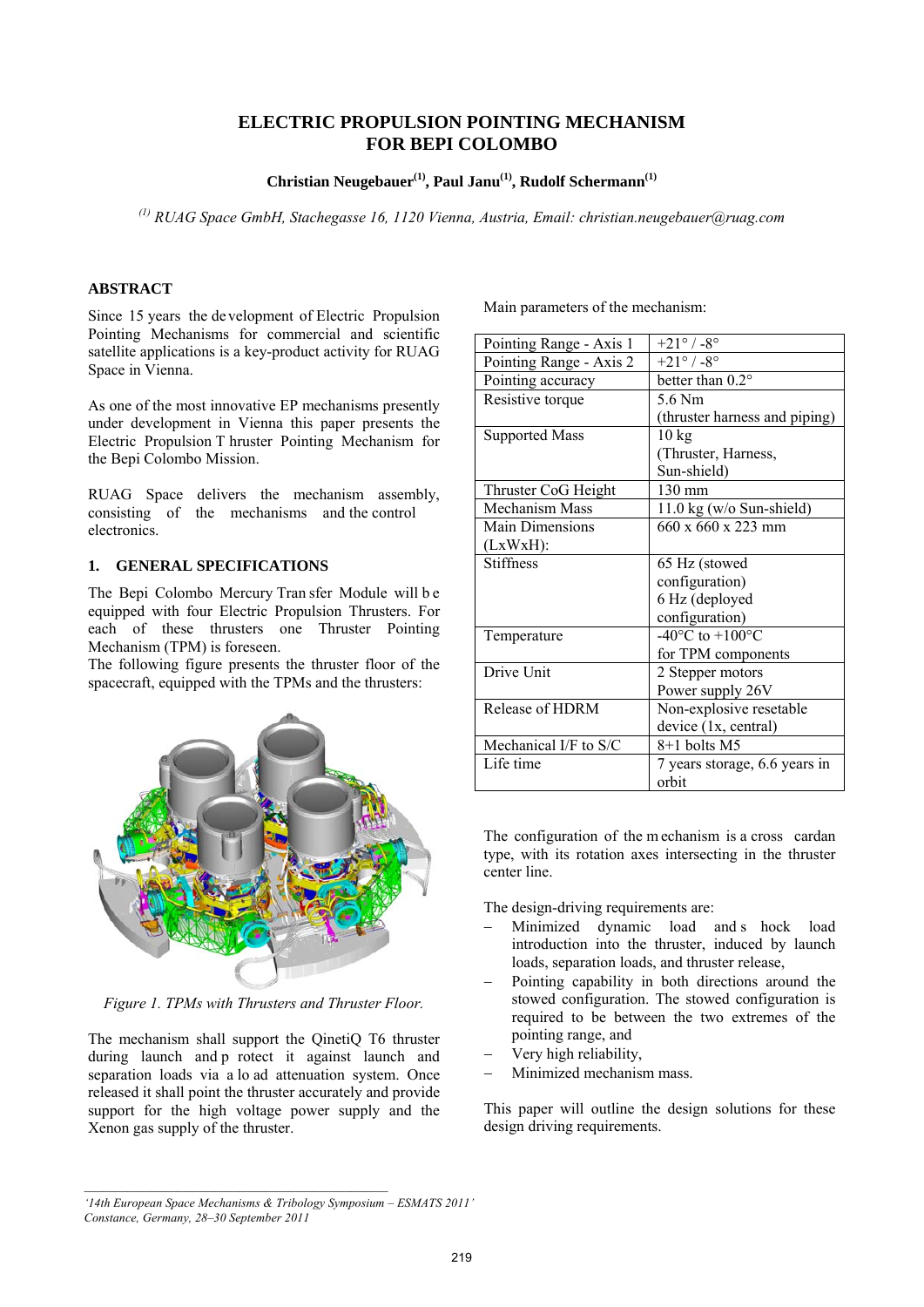#### **2. DESIGN TO MINIMIZE THRUSTER LOADS**

The mechanism not only has to point the thruster, but also to protect it against th e launch loads. The selected electric propulsion thruster (gridded ion thruster type) is very delicate and m ust be protected from excessive vibration load levels and from shock load.

# **2.1. Lateral Load Accommodation**

It is sp ecified that the thruster shall not be exposed to considerable lateral rand om loads in frequency regions above 100 Hz . To de-couple the dynamic mechanical environment of the thruster from the dynamic load input coming from the spacecraft, the mechanism is designed to a first fu ndamental Eigenfrequency of 65 Hz in lateral direction. The spacecraft panel itself is quite stiff in lateral d irection, so the dynamic load from the spacecraft is fully transmitted into the mechanism. However within the mechanism there occurs the desired load attenuation in the thruster's critical freq uency range but also an unwanted amplification in the lower Eigenfrequency band. By "tuning" the mechanism to this low Eigenfrequency, the thruster is protected from the dynamic lateral load environment coming from the spacecraft.

# **2.2. Need for Dampers and Optimized Configuration**

The selected low first fundamental frequency would lead to an una cceptable high amplification during sine load application and lead to unacceptable high thruster loads at these frequencies, even if the thruster is m ore robust in this frequency band. So a damping system had to be i ntroduced. The damping system is made of dampers which are placed on the load-path of the mechanism in its stowed configuration.

The following configurations were studied:

a) The damping elements located in parallel to the strained elements:



This configuration was u sed in the RUAG Thruster Pointing Mechanisms for Artemis (Ref. 1-3) and in the RUAG Thruster Pointing Mechanism for Eurostar 3000 (Ref. 4). T he advantages of this configuration are that

the dampers are not directly in the load path, neither in the stowed configuration, nor i n the deployed configuration, consequently no adverse aging effects of physical properties need to be considered - and the mass efficiency of this design.

In the case of the Bepi Colombo mechanism this configuration turned out to b e not feasible as th e necessary high damping factor could not be achieved by such a p arallel configuration of strained elements and damping elements.

Consequently the following damping concepts have been investigated:

b) The damping elements are locate d in-between the hold-down and release-mechanism and the mobile plate, the pointing arm attached to the spacecraft panel and the mobile plate.



In this configuration the dampers are directly in the load path of the stowed configuration, but off the load path in the deployed configuration, thus making also this design in-sensitive to ag ing of t he damper material. The dampers are remote from the s pacecraft panel. The dampers have limited thermal conductance to the spacecraft panel which is well thermally controlled. This leads to higher temperature variations within the dampers which may lead to changi ng material properties of the dampers if elastomer types are used.

The advantage of this configuration is that the dampers are out of the mechanical load path in the deployed configuration. Assuming a certain outer diameter of the damper arrangement, and assum ing a gi ven lateral Eigenfrequency, softer dampers are needed which in turn reduces the out-of-plane mode of the assembly, giving a different load to th e thruster compared to an arrangement where the dampers are located close to the spacecraft panel.

c) The damping elements are located in-betwee n the mobile plate and release -mechanism and the m obile plate, the pointing arm attached to the spacecraft panel and the mobile plate.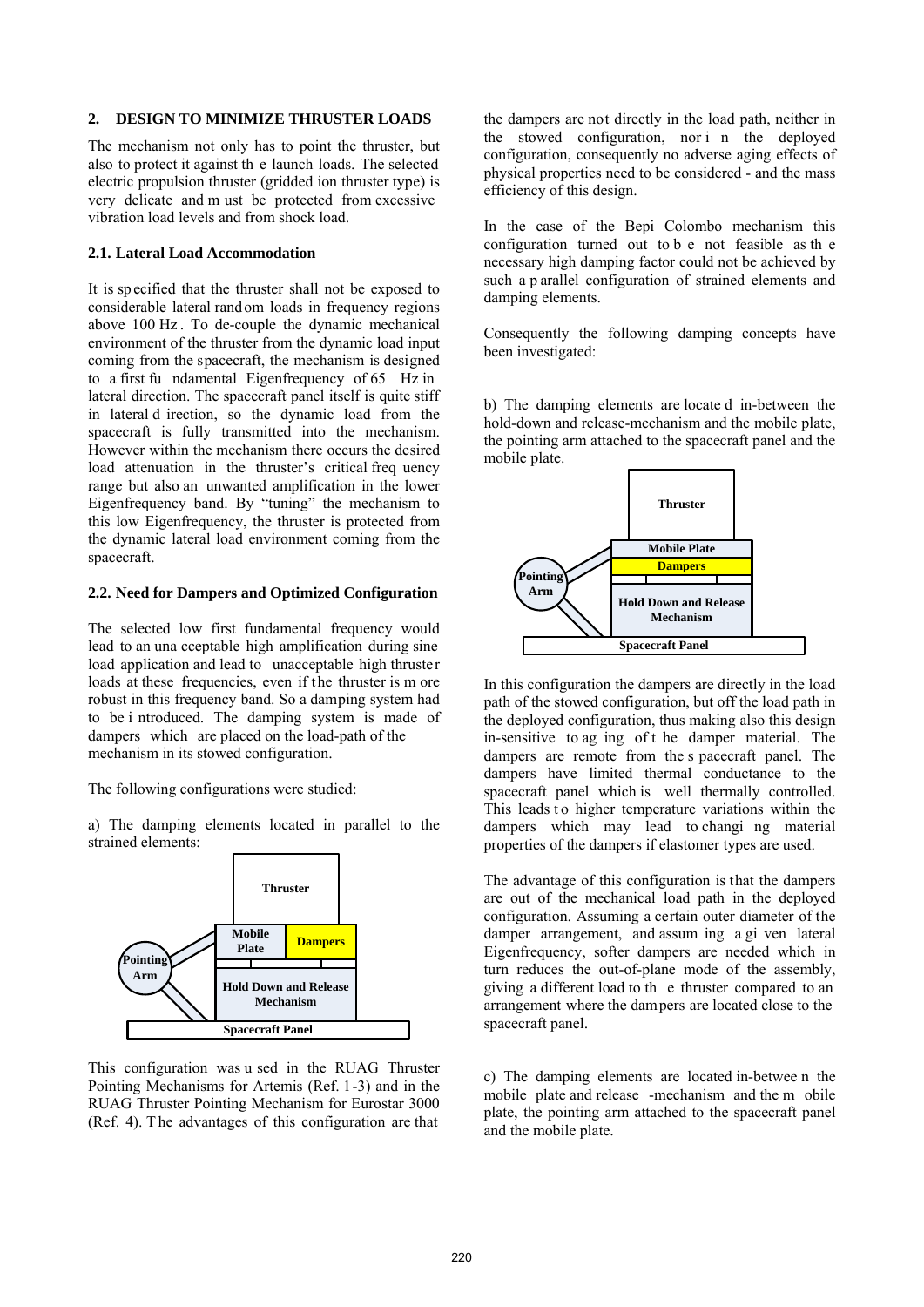

In this configuration the dampers are directly in the load path both of the stowed and of the deployed configuration. The dampers are close to the thruster. So the dampers are expose d to high tem perature during operation. The long term stability of the dampers under such a thermal load may be an issue.

The advantage of such a configuration could be that the dampers could fulfill two functions. Firstly the damping characteristics, but secondly they could also be used as an isostatic mount for th e thruster, compensating the different thermal expansion of the mobile plate and of the thruster during thruster operation. This could save some mass of the mechanism.

d) The damping elements are located bel ow the holddown and re lease-mechanism, the pointing arm is attached to the spacecraft panel:



In this configuration the dampers are directly in the load path of the stowed configuration, but off the load path in the deployed configuration, again making this design insensitive to aging of the damper material.

The dampers are directly co nnected to the spacec raft panel, providing good thermal control of the dampers. However the low lateral Eigenfrequency of the mechanism causes large deflections of the mobile plate relative to the spacecra ft panel and would require a pointing arm which could accommodate large deflections.

e) The damping elements are located below the holddown and re lease-mechanism, the pointing arm is attached to the hold down and release mechanism:



In this configuration the dampers are also directly in the load path of the stowed configuration, but also in the load path in the deployed configuration, making this design sensitive to aging of the damper material which then has to be carefully assessed. Aging of the da mper material can be an issue if elastomere dampers are used.

The advantage of this configuration is the low deflection of the pointing arm during dynamic load application, allowing a sim ple and low mass design of this arm. Another advantage ist t hat the dampers are directly connected to the s pacecraft panel, providing good thermal control of the dampers as th ey follow the thermal control of the spacecraft itself which is an issue especially on the Bepi Colombo mission to Mercury with its demanding temperature environment.

For the above reasons, this latter co nfiguration was selected for the Be pi Colombo Electric Propulsion Thruster Pointing Mechanism, and im plemented as shown in the following figure:



*Figure 2. TPM Structure (Breadboard Model)* 

The pointing arm is not shown in above figure.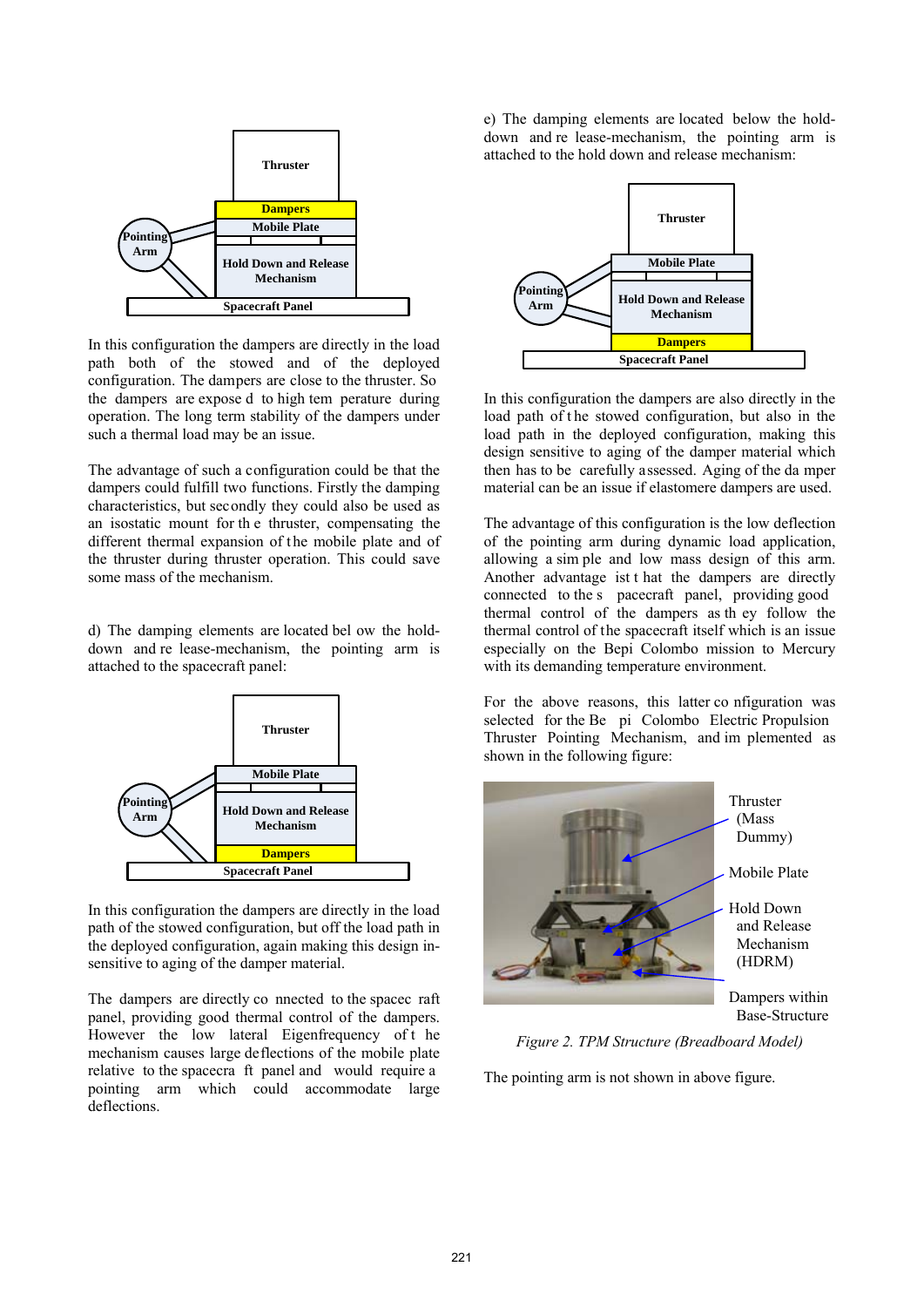### **2.3. Out-of-plane Load Accommodation**

The above described lateral main modes of the assembly are mainly bending modes around the dampers, which are the s oft element within the assem bly. The dam per stiffness is tuned to adjust the lateral main mode of the assembly to the desired 65 Hz Eigenfrequency. With a given damper arrangement outer diameter, this defines the stiffness of the dam pers and through this also the out-of-plane stiffness of the assembly is defined.

The large distance between the dampers and the ce nter of gravity of the assembly still allows for a relatively stiff damper compared to a configuration where the damper is located closer to the thruster. This stiffness causes an out-of plane fundamental frequency of more than 200 Hz. Such a hi gh stiffness in out-of-plane direction is acceptable, as the spacecraft panel itself has low stiffness in out-of-plane direction and as su ch is acting as a low-pass filter for the vibration loads coming from the spacecraft. T he coupled analysis confirms this comprehensive approach that includes the properties of the spacecraft structure in to the m echanism design concept. For testing of the mechanism on m echanism level respective notching is applied.

# **2.4. Shock Loads**

The above described concept of de-coupling of frequencies in order to minimize loads on the thruster in any direction for random vibration also minimizes the shock transmission into the thruster Whereas the shock transmission into the thruster. dampers are n ot very effective in attenuation of shock loads, which can be derived from theory and which was confirmed also during the mechanism test campaigns, the concept of de-c oupling of frequencies is very well attenuating the shock loads propagated through the spacecraft into the thruster.

# **2.5. Damper Selection and Design**

Elastomer dampers were selected for their s uperior damping rate. The drawback of usi ng elastomer dampers is that they make the analysis of the mechanism very com plex as they have a non-linear behavior related to the following parameters:

- − high temperature dependability of the stiffness, stiffness increases with lower temperatures,
- − high load dependability of their stiffness, stiffness decreases at higher loads, and
- high frequency dependability of their stiffness, stiffness increases with higher frequency.

The structural analysis of the mechanism must cover the worst case com binations that can result of these nonlinearities.

# **3. POINTING ARM DESIGN**

For the Bepi Colombo Electric Propulsion Thruster Pointing Mechanism a novel design of a l ight weight pointing arm was developed.

# **3.1. Requirements**

The pointing arm is connected with the base of the Hold-Down and Release Mechanism and the Mobile Plate. During the launch phase, when the Hold-Down and Release Mechanism is locked, it is o ff the primary load path but it is lo aded by relative movements between its attachment points. After release of t he Mobile Plate the pointing arm becomes part of the main load path, and has to support the mobile plate with the attached thruster. It has to provide the necessary stiffness to attain the pointing accuracy and to comply with the Eigenfrequency requirement on the mechanism in its deployed configuration. A high stiffness design of the arm is necessary.

To sustain t he random loads without significant frequency coupling, no local modes are allo wed with less than 300 Hz. With the given distance of the attachment points, and the envelope constraints a slender design is requ ired. Buckling is an issue which has to be prevented by the design.

On the two ends of the pointing arm the geared actuators are mounted. The pointing arm must provide an isostatic interface to th e actuators, as the pointing arm is made of Aluminum alloy whereas the actuator housings are made of Ti tanium alloy. The di fferent thermal expansion has to be c ompensated by the pointing arm's interfaces to the actuators. Also thermal distortion shall be kept to a minimum.

The pointing arm sh all not be strained in th e stowed configuration. The attachment points are manufactured to certain manufacturing tolerances, so the pointing arm must have alignment capability for strain-free attachment. The actuators cannot be used for rotational alignment because their re ference positions are defined relative to the stowed position so the pointing arm has to have alignment capabilities in 6 degrees of freedom.

The mechanism harness and the thruster piping are routed along the pointing arm. The support of th is harness and piping has to be i ncorporated into the pointing arm design.

The above requirements have to be fulfilled while still contributing low mass to the mechanism. This low mass design requirement applies for the arm structure itself but also for the interface elements to the adjacent parts.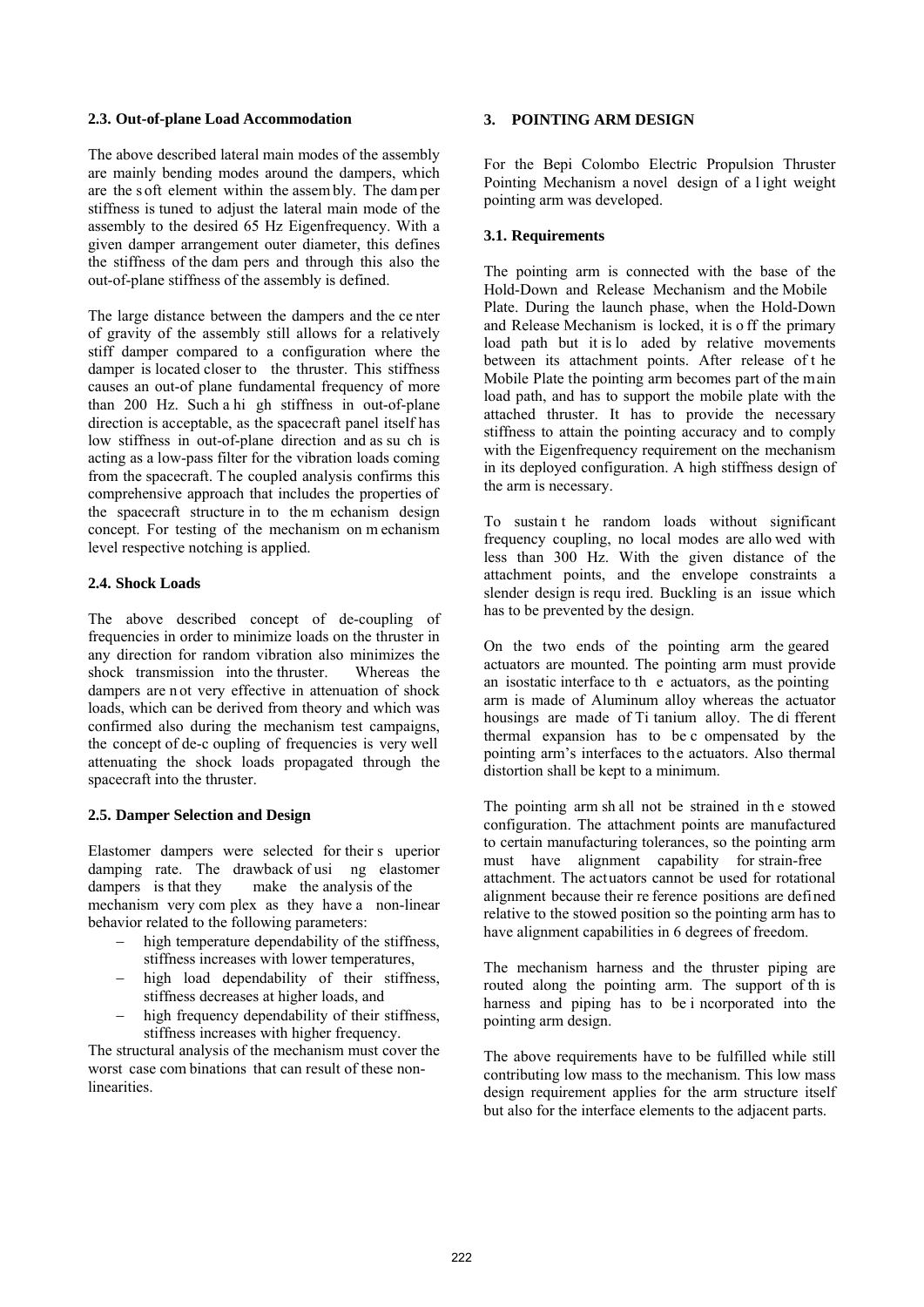The chosen design of the pointing arm fulfills above requirements while still having remarkable low manufacturing cost.

## **3.2. Design**

The pointing arm consists of a framework made of Aluminum alloy. An i ntegral design was chosen meaning that the whole arm is manufactured from one solid block of Aluminum Alloy.



*Figure 3. Pointing Arm* 

The framework structure is designed having a large cross section of thin walled struts. The framework structure also comprises of diagonal struts which increase local Eigenfrequencies and prevent buckling of the struts. This frame-work design provides excellent mass efficiency and high stiffness.

The strength of the pointing arm allows release of the mechanism under earth gravity (1g) which allows simple testing without the need of off-load devices for on-ground release.

On both ends of the arm an interface to a g eared actuator is machined. This interface is slotted, making it isostatic to comply with the different thermal expansion of the Aluminum alloy structure and the Titanium Alloy housing of the geared actuators. The bolt hole arrangement for t he actuator interface bolts allows adjustment of the pointing arm onto the geared actuators compensating manufacturing tolerances of within the tolerance chains between the actuators and the pointing arm which forms a parallel path. The integral design of the interfaces to the geared actuators is a very light weight solution with very good stiffness.

The central nodes of the stru ts of the top s urface have extrusions with threads for the m echanism harness clamps and t he pipe clamps for harness and pi pe routing. Also these extrusions are an integral part of the pointing arm.

The following figure shows the pointing arm attached to the hold-down and release mechanism (HDRM).



*Figure 4. Pointing Arm attached to the HDRM* 

The pointing arm performance was confirmed during the vibration, shock and release testing of the mechanism.

A patent of the pointing arm covering both the design and the manufacturing process is pending.

# **4. HOLD-DOWN AND RELEASE MECHANISM**

For the Bepi Colombo Electric Propulsion Thruster Pointing Mechanism a spri ng loaded knuckle-lever system which in essence forms a "frangible pipe" was selected for the Hold-Dow n and Release Mechanism (HDRM).

# **4.1. Requirements**

In launch configuration the thruster has to be stowed on a plane which is pa rallel to the spacecraft panel. Once released, pointing capability is required in all directions around this stowed configuration.

To allow the described design of the decoupling of the main modes, the HDRM itself has to be very stiff in stowed configuration. It also has to transmit considerable loads especially caused by lateral loads together with the distant center of gravity of the thruster. Low height of the HDRM reduces this load.

The thruster must not be exp osed to any significant shock from the release of the hold-down pre-load. Even if a low shock non explosive device is used, a careful design of the release mechanism is necessary to protect the thruster from release shocks.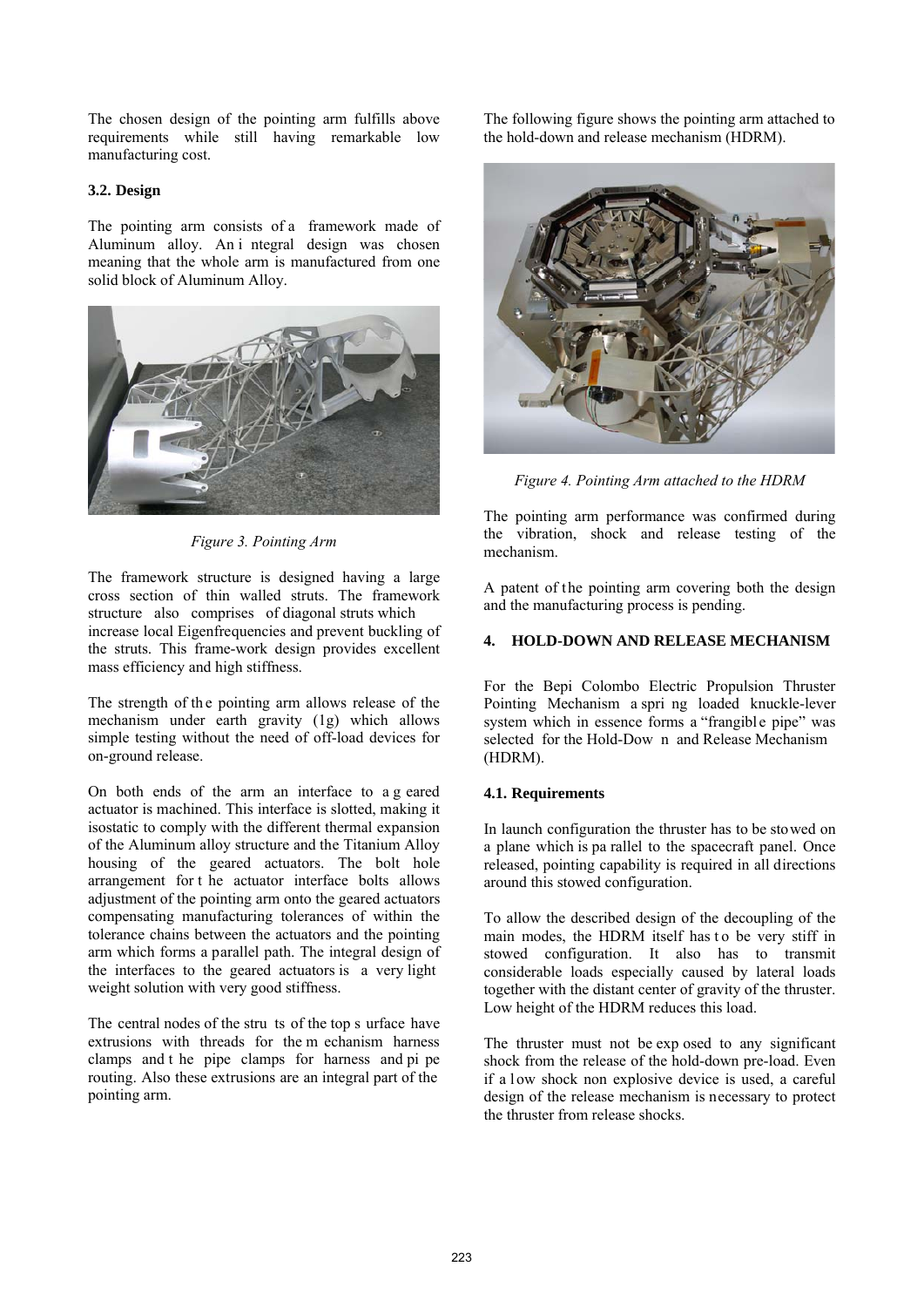For highest reliability and cost reduction, the number of release actuators should be minimized. A single release actuator solution was preferred.

For convenient integration on the spacecraft, a design as a single self-standing unit was preferred . So the mechanism can be i ntegrated to the s pacecraft as a whole.

# **4.2. Design**

The HDRM consists of an arrangement of eight vertical spring plates which connect the ring-shaped base structure with the ring shaped mobile plate forming a pipe-like structure that supports the thruster rigidly.

The vertical spri ng plates are bolted to the base structure. On their uppe r end they have V-shaped release interfaces to the mobile plate. These are loaded by horizontal springs. The pre-load of the horizontal springs ensures contact be tween the vertical spring plates and the mobile plates under all load cases.

The horizontal springs are co nnected to a c entral plate. This central plate is attached to a release actuator. The horizontal springs are arranged in a slight angle so that they mainly load the vertical spring plates in radial direction, but there is also an axial force. This axial force is small compared to the radial force following a knuckle lever principle. Once the release actuator is actuated, this axial force drives the central plate downwards and the vertical plates return inwards, into their relaxed configuration, and release the mobile plate.



*Figure 5. HDRM in stowed and deployed configuration (Principle Drawing)* 

The vertical spring plates have a curvature when relaxed, and a re straight when pre-loa ded. This causes high stiffness in the closed configuration.

The horizontal springs shall have high deformation under load. Different spring designs were investigated. On the breadboard model a cu rved shaped design was used (Fig. 5). During the life test it tu rned out that this curved shaped design is sen sitive to bending loads introduced during the pre-loading sequence. Consequently for the following models this design was changed to a multiple bending lever design (Fig. 4) with higher bending stiffness to provide more robustness against integration loads.

# **4.3. Performance**

The HDRM in essence forms a "frangible pipe" that is stiff during launch and collapses upon release. In stowed configuration the vertical spring plates form a pipe-like structure that rigidly supports the thruster. In deployed configuration the vertical spring plates retract to the inner side, allowing free rotation of th e mobile plate. This allows a pointing angle of more than 20° in all directions.

The knuckle-lever type arrangement allows high holding force of the mobile plate, but at the sa me time allows low forces o n the release actuator so that high margins on the holding forces and high motorization margins are assured during the whole opening sequence of the mechanism which in turn increases reliability of the assembly.

A single, central release nut is used. This facilitates very high reliability of the HDRM an d also min imizes refurbishment effort during testing. The design as a selfstanding unit allows easy integration of the mechanism on the s pacecraft as a whole. This allows efficient integration and testing for the customer.

The majority of the parts of the HDRM are

manufactured of thin walled Aluminum alloy resulting in a l ight weight design. This also makes the HDRM insensitive against pre-load changes resulting from temperature changes as it follows an isoexpansive design approach. The design consumes low height. The height of the HDRM drives the pendulum mode of the assembly, which can be kept low with this design.

The HDRM perform ance was confirmed by the tests. A patent for the design is pending.